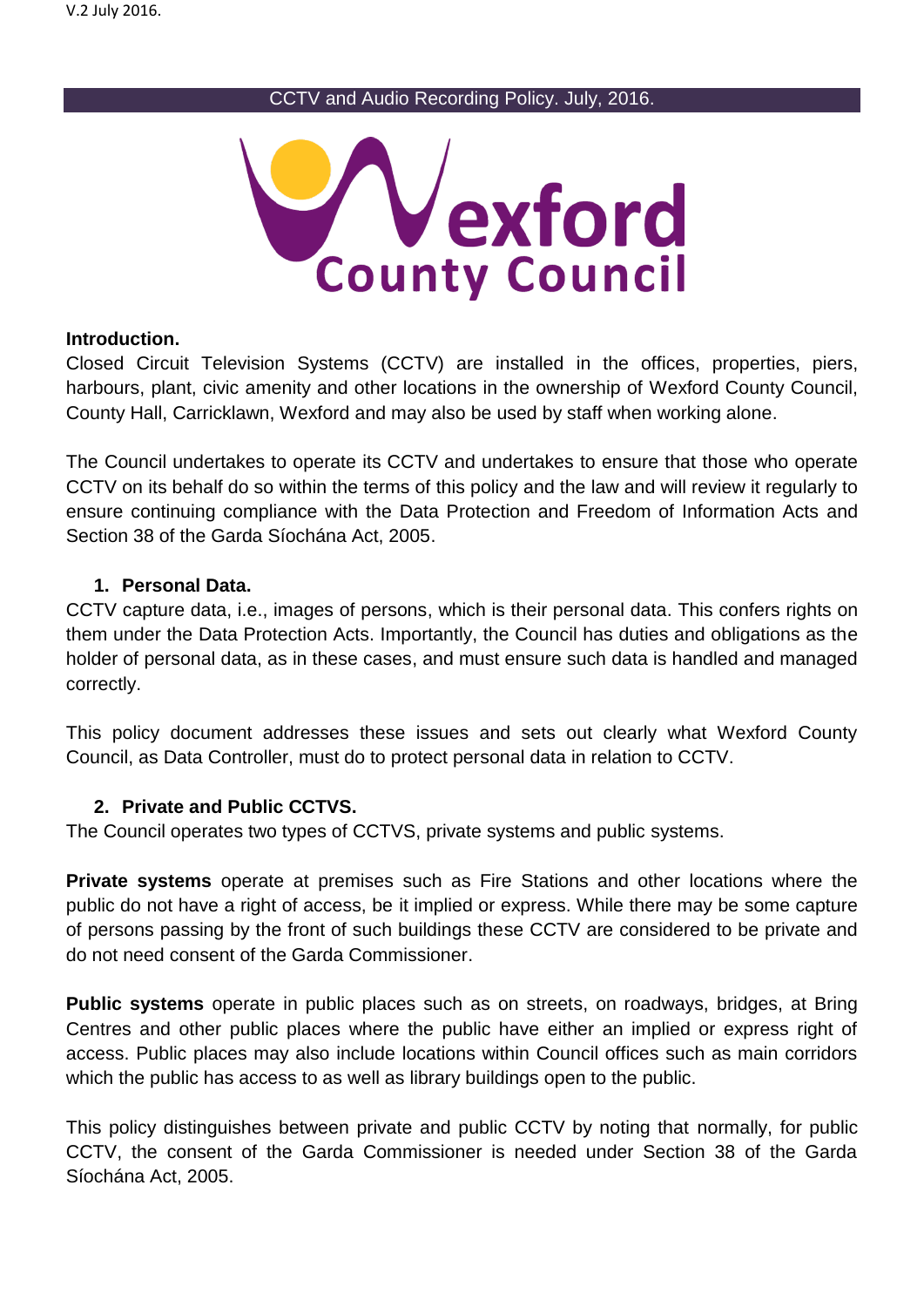The Council may also use personal recording CCTV worn on staff in the course of their duties. This is for Health & Safety reasons and for purposes affecting their work in public.

Regardless of whether CCTV are located in a private or public location, or worn by staff, this policy applies to these systems equally as do all the controls and standards as set out hereunder.

### **3. Video and Audio Recordings.**

CCTV in this policy document includes both video recording and audio recording systems.

## **4. Purpose of Policy.**

The purpose of this policy is to regulate the use of Closed Circuit Television Systems and its associated technology in the monitoring of:

- *A: Internal and external environs of premises under the remit of Wexford County Council,*
- *B: The ongoing security of staff working alone or in handling law enforcement matters,*
- *C: Public areas*
- *D: The occasional use of CCTV for covert purposes such as monitoring litter black spots*
- *E: Such other purposes as may arise from time to time.*

CCTV are installed for the purpose of enhancing the security of our premises as well as creating a mindfulness among occupants and visitors that a surveillance security system is in operation at all times. Specifically, such CCTV surveillance is intended for the purposes of:

- **•** protecting the Council's buildings and assets, both during and after office hours;
- **Parther** promoting the health and safety of staff, visitors and customers;
- **Preventing bullying;**
- **Fig.** reducing the incidence of crime and anti-social behaviour (including theft and vandalism);
- **EXECT** supporting the Garda in a bid to deter and detect crime and;
- assisting in identifying, apprehending and prosecuting offenders, and;
- in respect of the usage by staff of CCTVS to ensure persons interacting with staff are aware that their actions are being recorded.

# **5. Scope.**

This policy relates to the locating and use of CCTVS, its monitoring, recording, security, control and use of recorded material as well as setting out the way by which persons and others can seek to see images and to ensure that CCTVS are operated in a manner compatible with this policy.

# **6. General Principles.**

Wexford County Council is responsible for the protection of its property, equipment and other plant as well as for staff, elected members, visitors and customers to its premises. Usage of CCTV contributes to compliance with the Safety, Health and Welfare at Work Act, 2005.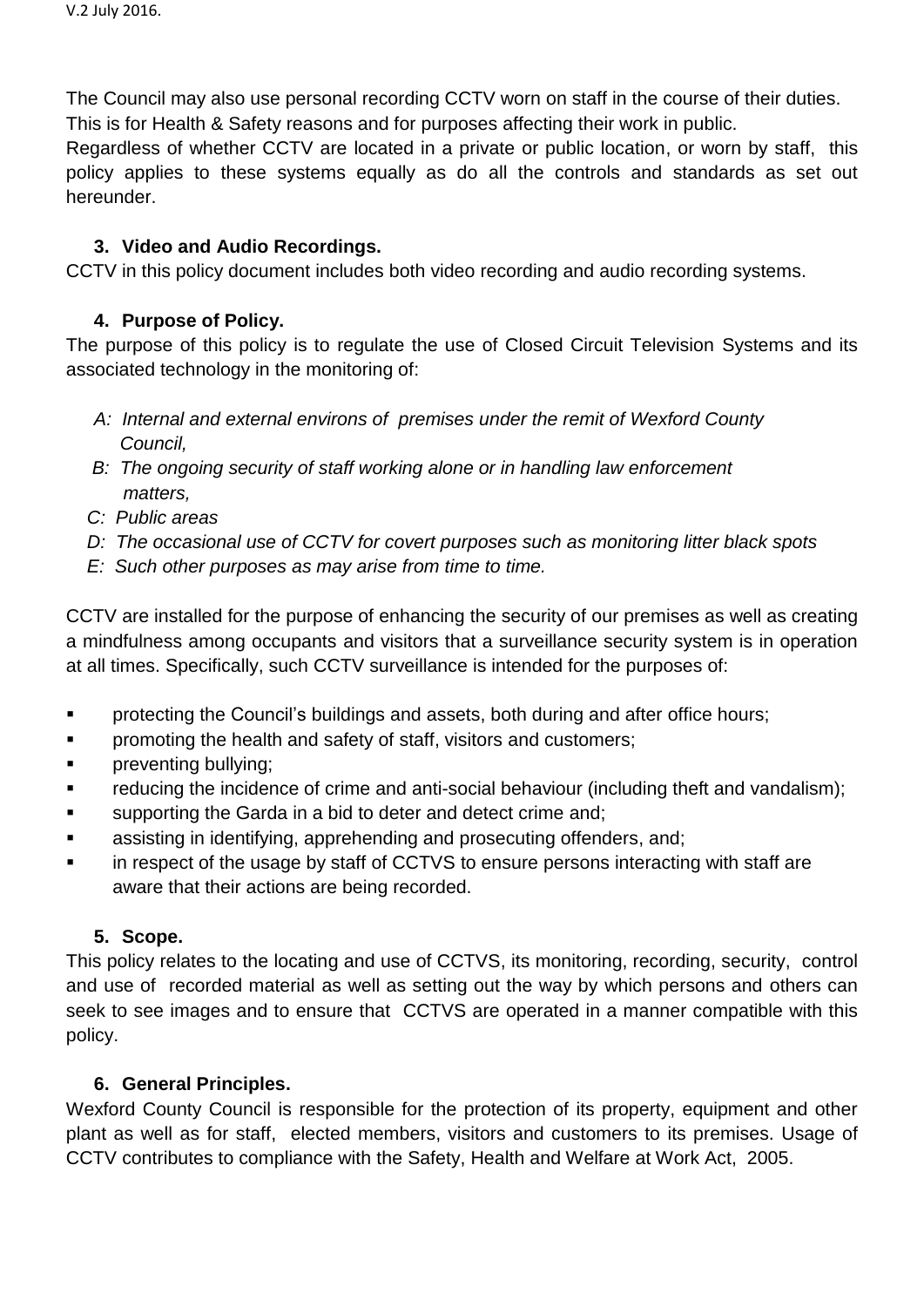In terms of public CCTV while the Council has no role in law enforcement it has provided CCTV in public places in order to facilitate the deterrence, prevention, detection and prosecution of offences as well as enhancing public safety and security.

The use of CCTV will be conducted in a professional, ethical and legal manner within the terms of this policy and the law. CCTV will not be used for monitoring employee performance, and information obtained in violation of this policy may not be used in any disciplinary proceeding against any employee of the Council.

Data obtained by CCTV may only be released when authorised by the County Secretary or others as designated. Requests for CCTV recordings / images / sounds from An Garda Síochána or other law enforcement agencies will be facilitated subject to proper audit trail and within the law.

CCTV monitoring of public areas for security purposes will be conducted in a manner consistent with all existing policies adopted by the Council, including Equality & Diversity Policy, Dignity at Work Policy, Codes of Practice for dealing with complaints of Bullying & Harassment and Sexual Harassment and other relevant policies and guidelines such as those issued by the Office of the Data Commissioner.

Video monitoring of public areas and within the Council's offices & premises for security purposes is limited to uses that do not violate the individual's reasonable expectation to privacy. CCTV will not be located in areas where staff and the public would expect absolute privacy.

All CCTV and associated equipment are required to be compliant with this policy. Recognisable images captured by CCTV systems are ["personal data"](http://www.dataprotection.ie/viewdoc.asp?m=m&fn=/documents/guidance/310604.htm) and subject to the provisions of the [Data Protection Acts](http://www.dataprotection.ie/viewdoc.asp?DocID=796&ad=1) 1988 and 2003.

### **7. Justification for Use of CCTV.**

Section 2 (1) (c) (iii) of the Data Protection Acts requires that data is "adequate, relevant and not excessive" for the purpose for which it is collected. This means that the Council needs to be able to justify the obtaining and use of personal data by means of a CCTV system.

- The use of CCTVS to control the perimeter of Council buildings and property for security purposes is deemed to be justified and can be used to capture images of intruders or of individuals damaging property or removing goods without authorisation.
- In other areas of offices where CCTV has been installed, e.g. hallways, stairwells, locker areas, canteens etc., these are to prevent risk to security and / or health & safety of staff.
- The use of CCTV by staff will reduce the risk to the security, health & safety of such staff, where such usage is advised to those interacting with such staff.
- The purpose of CCTV in the public areas of our buildings is to enhance security and health and safety for all users of the buildings.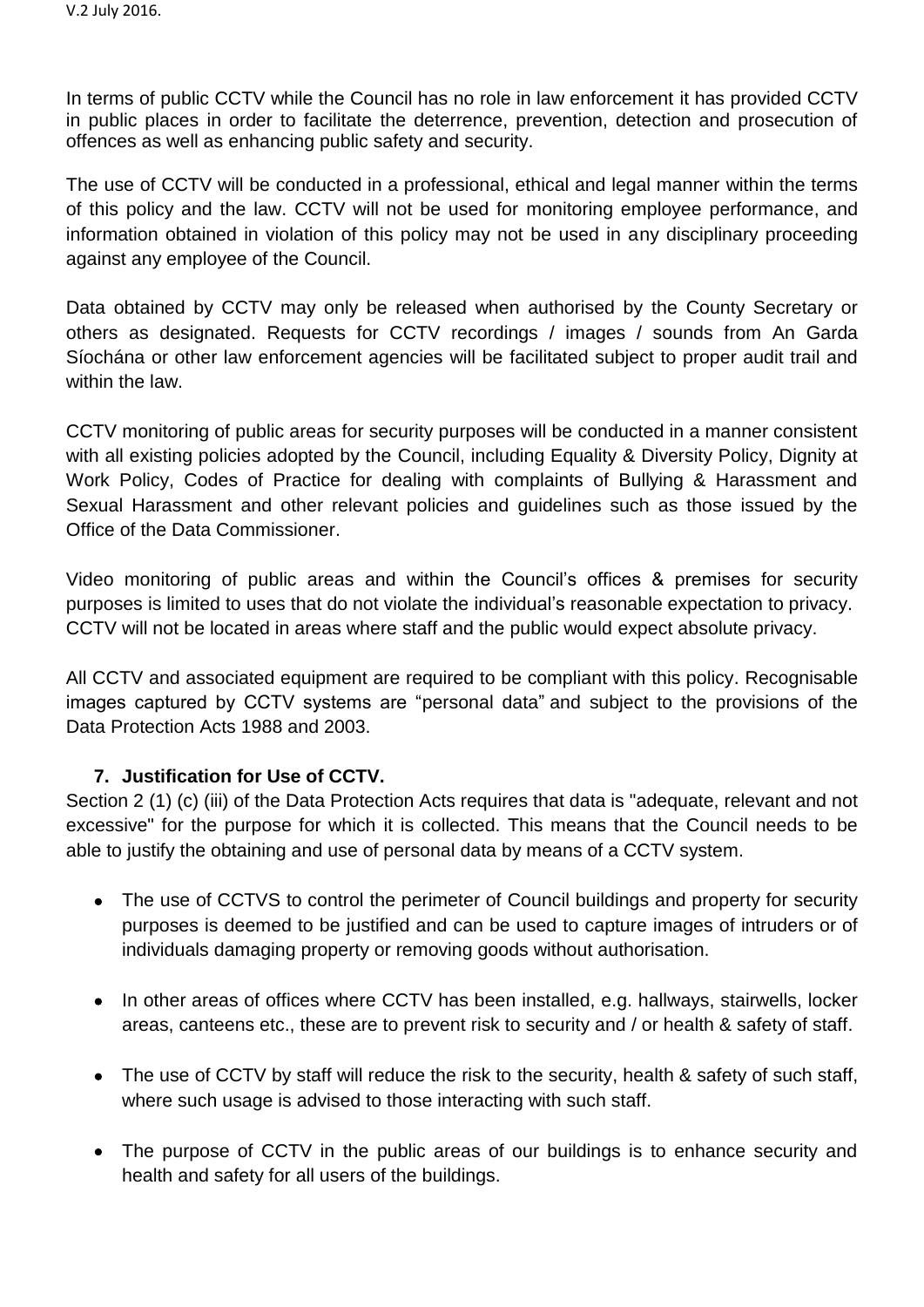- Within meeting rooms CCTV is used to ensure the security and health and safety of staff when meeting / interviewing visitors and customers.
- The use of CCTV on streets and public areas is to act as a deterrent against anti social behaviour and crime in town areas and at specific locations.

### **8. Locations of Cameras.**

The location of cameras is a key consideration. Use of CCTV to monitor areas where individuals would have a reasonable expectation of privacy will not take place. Cameras placed so as to record external areas are positioned in such a way as to prevent or minimise recording of passers-by or of another person's private property.

## **9. CCTV Video Monitoring and Recording.**

CCTV video monitoring and recording may include the following:

- *Protection of Council buildings and property:* The building's perimeters, entrances and exits, lobbies and corridors, special storage areas, cashier locations, receiving areas for goods/services, customer service areas and meeting rooms.
- *Monitoring of Access Control Systems:* Monitor and record restricted access areas at entrances to buildings and other areas.
- *Verification of Security Alarms:* Intrusion alarms, exit door controls, external alarms.
- *Video Patrol of Public Areas:* Parking areas, main entrance /exit gates, Traffic Control.
- *Criminal Investigations (carried out by An Garda Síochána):* Robbery, burglary and theft surveillance.
- *Investigations carried out by other agencies, e.g. the Marine Casualty Investigation*  **Board:** Marine, air and other investigations following incidents.

# **10.Covert Surveillance.**

Wexford County Council will not normally engage in covert surveillance. However, such surveillance may on occasion be required and justified where overt surveillance would merely transfer any illegal activity to some other location where CCTV is not in place. For example, illegal dumping at specific locations could justify covert surveillance, subject to this policy.

Where An Garda Síochána requests to carry out covert surveillance in Council property, any request will be in writing.

### **11.Notification & Signage.**

The Council will place this policy on its Intranet for the information and adherence of staff and on its website [www.wexfordcoco.ie](http://www.wexfordcoco.ie/) for the information of the public.

Adequate CCTV signage will be placed at locations where CCTV camera(s) are sited, including at entrances to Council offices and property as well as advance notices indicating the use of CCTV. Signage may include the name and contact details of the Council's Data Controller as well as the specific purpose(s) for which the CCTV camera is in place in each location.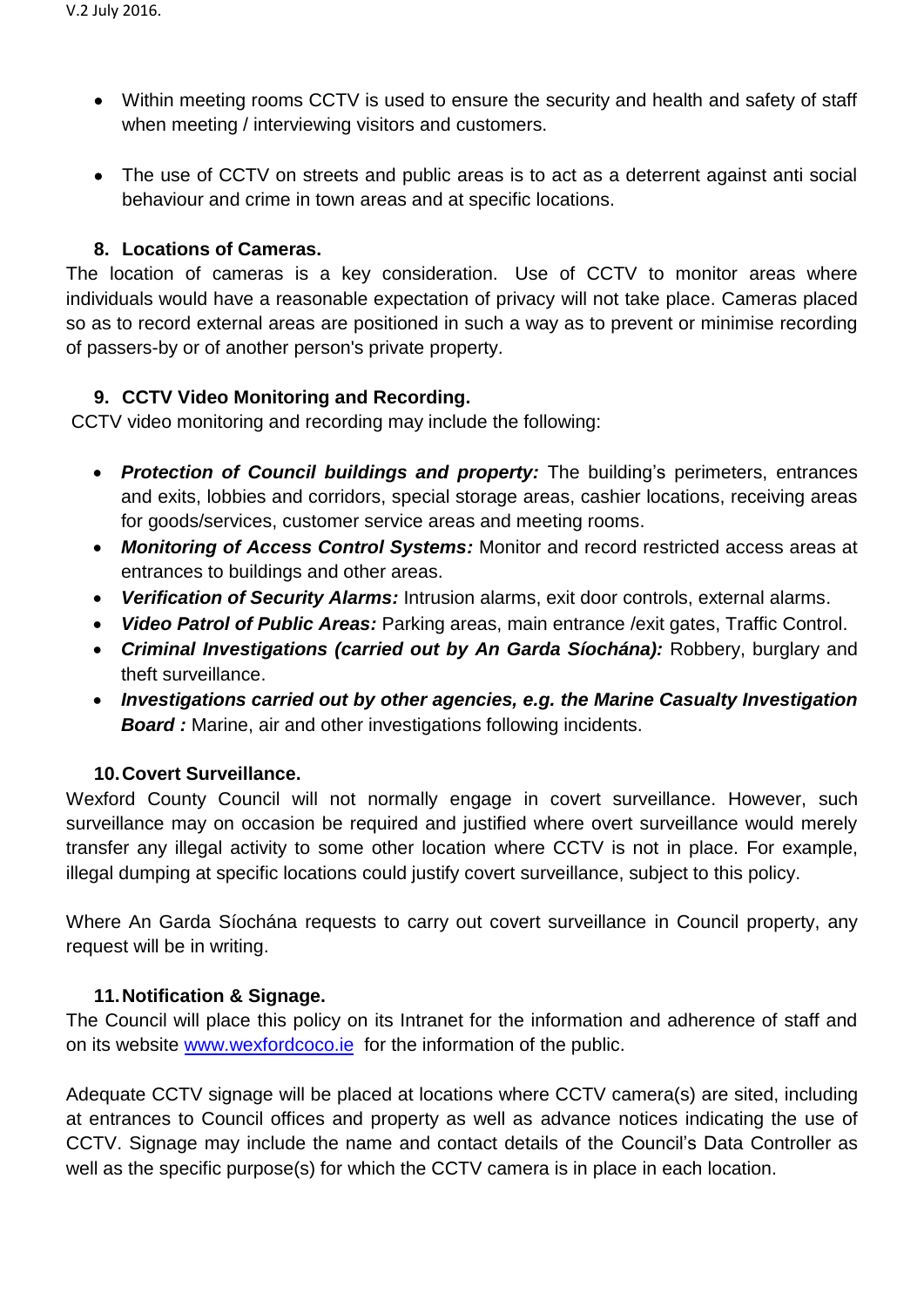

**CCTV Cameras in Operation.**

**Images are being monitored and recorded for the purpose of crime-prevention, the prevention of anti-social behaviour, the prevention of bullying, for the safety of staff, customers, members and visitors and for the protection of Wexford County Council and its property.** 

**This system is in operation 24 hours a day, every day and images may be passed to An Garda Síochána.** 

Appropriate locations for signage may include:

- entrances to premises, i.e. external doors and entrance gates
- reception areas
- at or close to each internal camera

As part of this policy the Council may regularly publicise the fact that staff may use video and audio recording devices during the course of their work. Such staff, when using such equipment, must advise persons approaching them that the interaction is being recorded by way of video and audio.

# **12.Storage & Retention.**

Section 2(1)(c)(iv) of the Data Protection Acts states that data *"shall not be kept for longer than is necessary for the purposes for which it was obtained".* This policy provides for a retention period of 28 days, except where the images identify an issue – such as a break-in or theft where such images / recordings are retained in relation to such events.

This time frame complies with the guidelines issued by the Office of the Data Protection Commissioner also.

The recordings, tapes, DVDs', servers etc. will be stored in secure environments with a log of access kept. Access will be restricted to authorised personnel. Supervising the access and maintenance of the CCTV System is the responsibility of the County Secretary, who may delegate the administration of the CCTV System to other staff members.

### **13.Access.**

Unauthorised access to recordings, monitors etc. will not be permitted at any time. Monitoring stations will be kept locked. A log of access to monitoring stations and tapes, servers, DVDs' etc. will be maintained.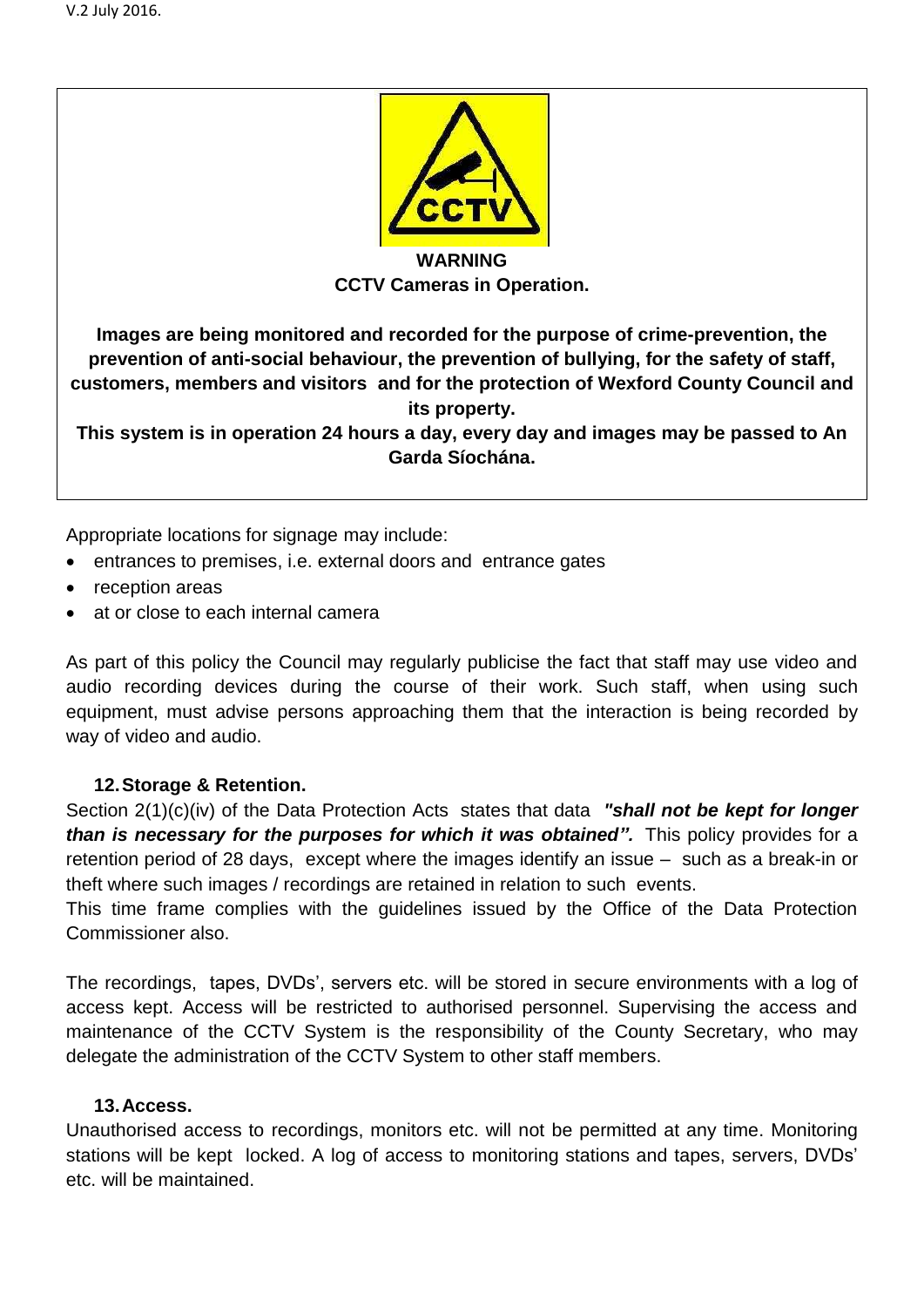In relevant circumstances, CCTV footage may be accessed:

- by An Garda Síochána on request in writing when a crime or suspected crime has taken place and / or when it is suspected that illegal / anti-social behaviour is taking place on Council property or in a public place, or
- to other statutory bodies as deemed appropriate; or
- to assist the County Secretary in establishing facts in cases of unacceptable behaviour; or
- to data subjects (or their legal representatives), pursuant to an access request under the Data Protection Acts, where the time, date and location of the recordings is furnished to the Council; or
- to individuals (or their legal representatives) subject to a Court Order.
- to the Council's insurers where it requires same in order to pursue a claim for damage done to the Council's insured property.

## **14. Access Requests.**

Under the Data Protection Acts, on written request, any person whose image may have been recorded has a right to be given a copy of the information recorded which relates to them, provided always that such an image / recording exists, i.e. has not been deleted and provided also that an exemption / prohibition does not apply to the release.

Where the image / recording identifies another individual, those images may only be released where they can be redacted / anonomised so that other persons are not identified or identifiable.

To exercise a right of access, a data subject must make an application in writing to the Freedom of Information Office, Wexford County Council, which may charge up to €6.35 and issue a response **within 40 days.** 

Access requests can be made subject to the following:

A person should provide all the necessary information to assist the Council in locating the CCTV recorded data, such as the date, time and location of the recording. If the image is of such poor quality as not to clearly identify an individual, that image may not be considered to be personal data and may not be released by the Council.

# **In seeking such an image it will be necessary for the requester to submit their own photograph in order to ensure that it matches with that on the CCTV.**

In giving a person a copy of their data, the Council may provide a still / series of still pictures, a tape or a disk with relevant images. However, other images of other individuals will be obscured before the data is released.

# **15.CCTV and Meeting Rooms, Video and Audio Recording.**

The Council provides a number of meeting rooms with CCTV. Customers, when seeking a meeting should be advised that such meetings will be held in a meeting room with a CCTV system and that it will be video and voice recorded. These rooms will display signs similar to that as shown in 11 above.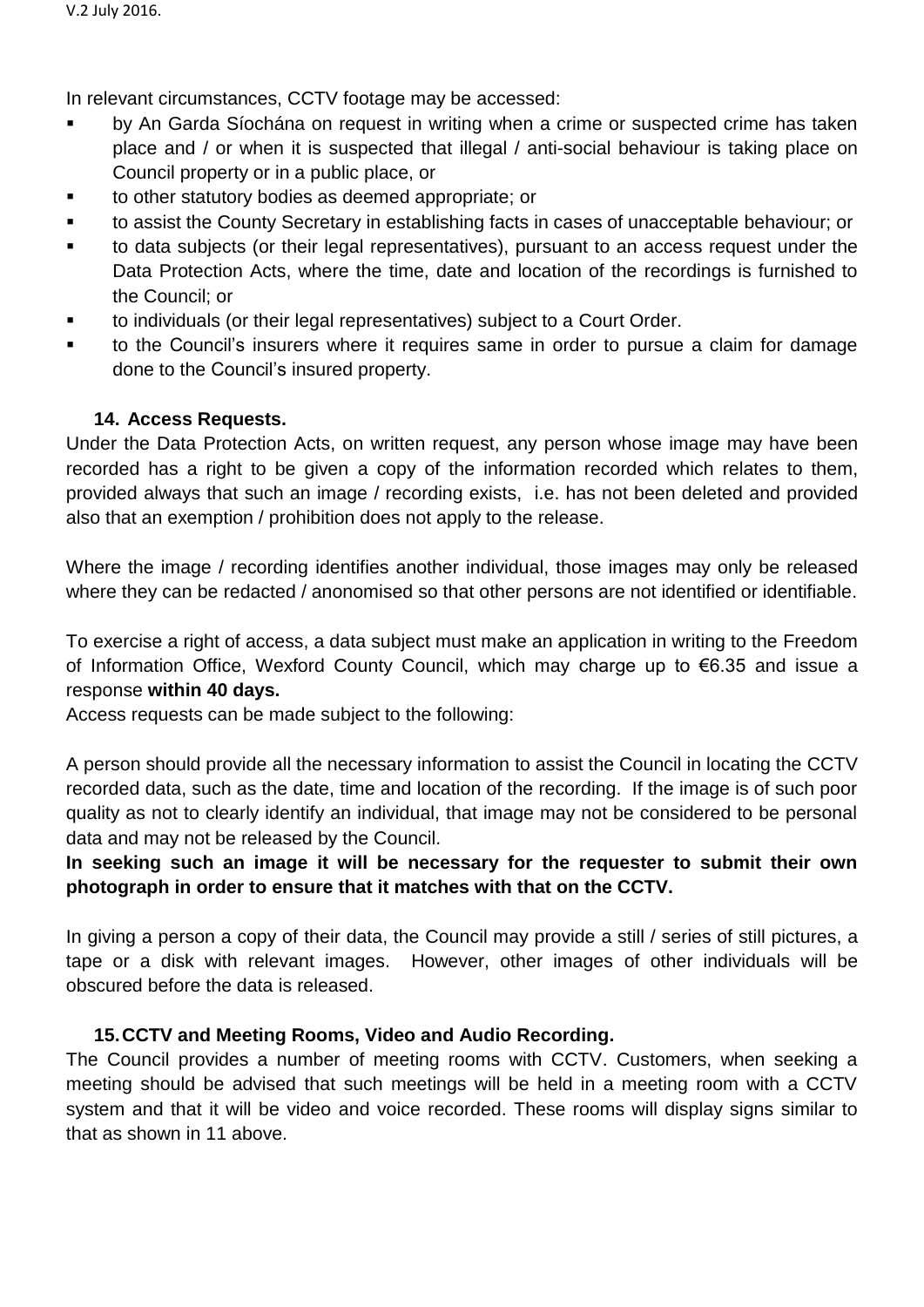Customers objecting to such recording will not be met unless another member of staff is at the meeting as a witness, who will take notes and confirm with the customer the notes before the meeting concludes.

### **16.Audio Recordings.**

The Council may provide audio recording systems in meeting rooms or on staff directly, in conjunction with CCTV in order to enhance staff security in carrying out their statutory duties. Signage will be provided in such rooms and staff will advise customers and others that meetings are being audio / video recorded.

Audio recording will be deleted within 28 days, similar to that of video recordings in compliance with Section 12 above

## **17.Responsibilities.**

The County Secretary will:

- Ensure that the use of CCTV is implemented in accordance with the policy set down by Wexford County Council,
- Oversee and co-ordinate the use of CCTV for safety and security purposes within Wexford County Council,
- Ensure that all existing CCTV are evaluated for compliance with this policy,
- Ensure that the CCTV monitoring by the Council is consistent with the highest standards and protections,
- Review camera locations and be responsible for the release of any information or recorded CCTV material stored in compliance with this policy,
- Maintain a record of access (i.e. an access log) to, or the release of tapes or any material recorded or stored in the system,
- Ensure that no copies of recorded tapes are made without authorisation,
- Ensure that the perimeter of view from fixed location cameras conforms to this policy both internally and externally,
- Approve the location of temporary cameras to be used during special events that have particular security requirements and ensure their withdrawal following such events. *NOTE: [Temporary cameras do not include covert CCTV equipment or hidden surveillance cameras used for authorised criminal investigations by An Garda Síochána as approved by the County Secretary.]*
- Give consideration to staff feedback / complaints regarding possible invasion of privacy or confidentiality due to the location of a particular CCTV camera or associated equipment
- Ensure that all areas being monitored are not in breach of an expectation of the privacy of individuals and be mindful that no such infringement is likely to take place,
- Ensure that external cameras are non-intrusive in terms of their positions and views of neighbouring residential housing and comply with the principle of "Reasonable Expectation of Privacy",
- Ensure that tapes, DVDs' etc. are stored in a secure place with access by authorised personnel only,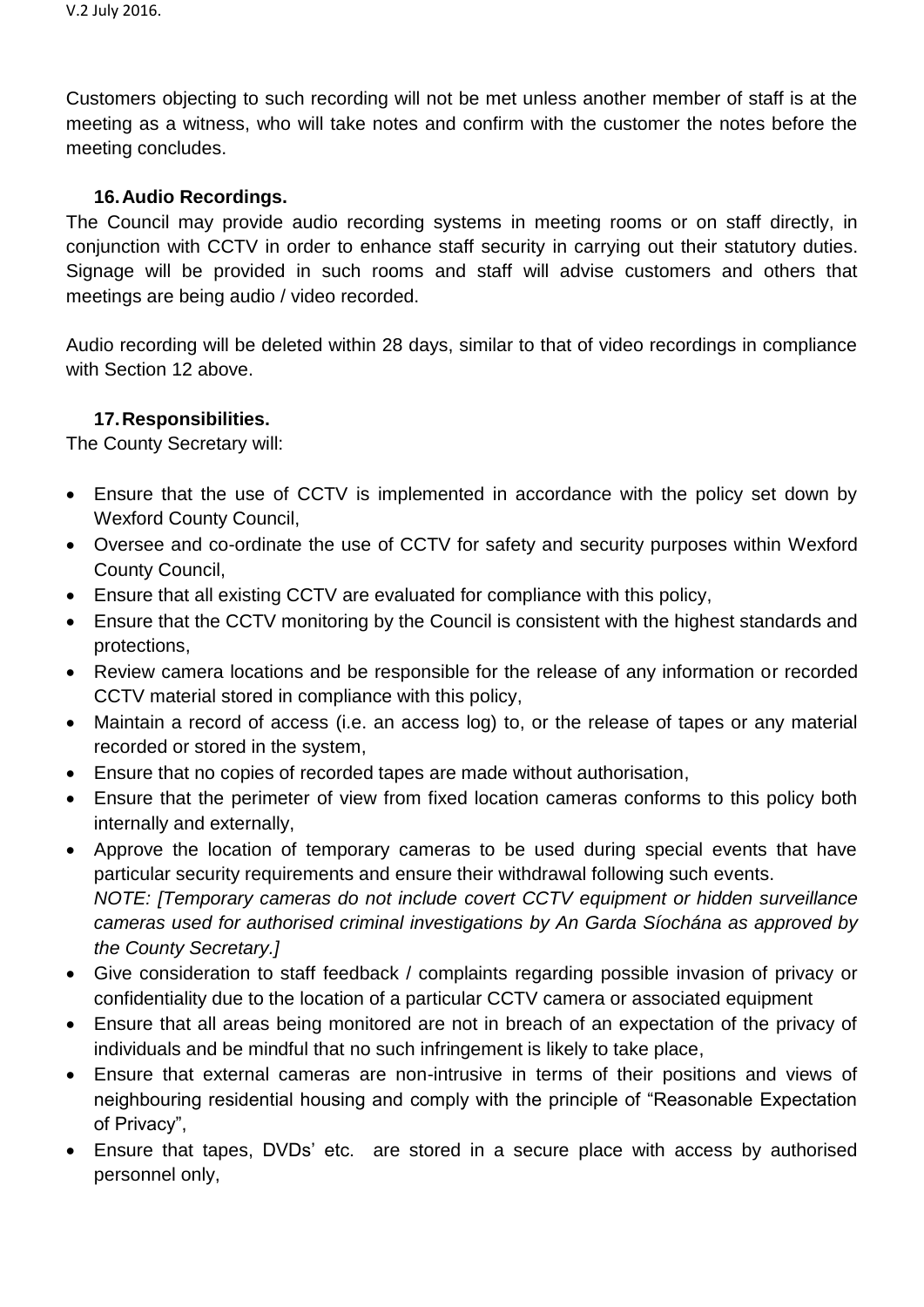- Ensure that images recorded on tapes/DVDs/digital recordings are stored for a period no longer than 28 days and are then erased unless required as part of a criminal investigation or court proceedings (criminal or civil) or other bona fide use as approved by the County Secretary,
- Ensure that when using a zoom facility on a camera, no invasion of privacy takes place and that such activity is logged.

### **18.Security Companies.**

The Councils CCTV if controlled by a security company contracted by the Council will comply with this policy and the following:

The Council will ensure that it only contracts security firms which are registered as either installers or monitors of CCTV under the Private Security Authority Act, 2004as amended.

The Council will have a **written contract with the security company in place** which details the areas to be monitored, how long data is to be stored, what the security company may do with the data, what security standards should be in place and what verification procedures apply.

The written contract will also state that the security company will give the Council all reasonable assistance to deal with any subject access request made under Section 4 of the Data Protection Acts 1988 and 2003 which may be received by the Council to ensure the release, by the Council, of the data within the statutory time-frame (generally 40 days).

Security companies that place and operate cameras on behalf of clients are considered to be "Data Processors." As data processors, they operate under the instruction of data controllers (their clients). Sections 2(2) and 2C of the Data Protection Acts place a number of obligations on data processors. These include:

- Registering with the Office of the Data Protection Commissioner as a Data Processor,
- Having appropriate security measures in place to prevent unauthorised access to the data,
- Having appropriate security measures in place to prevent unauthorised alteration, disclosure or destruction of the data, including where the data processing involves the transmission of data over a network and against all unlawful forms of data processing.

This obligation can be met by having appropriate access controls to image storage or having robust encryption where remote access to live recording is permitted. Staff of the security company must be made aware of their obligations relating to the security of data.

### **19.Implementation & Review.**

This policy will be reviewed and evaluated from time to time. On-going review and evaluation will take cognisance of changing information or guidelines (e.g. from the Data Protection Commissioner, An Garda Síochána, audit units (internal and external), legislation and feedback from staff and others. The General Data Protection Regulation due to come into effect in May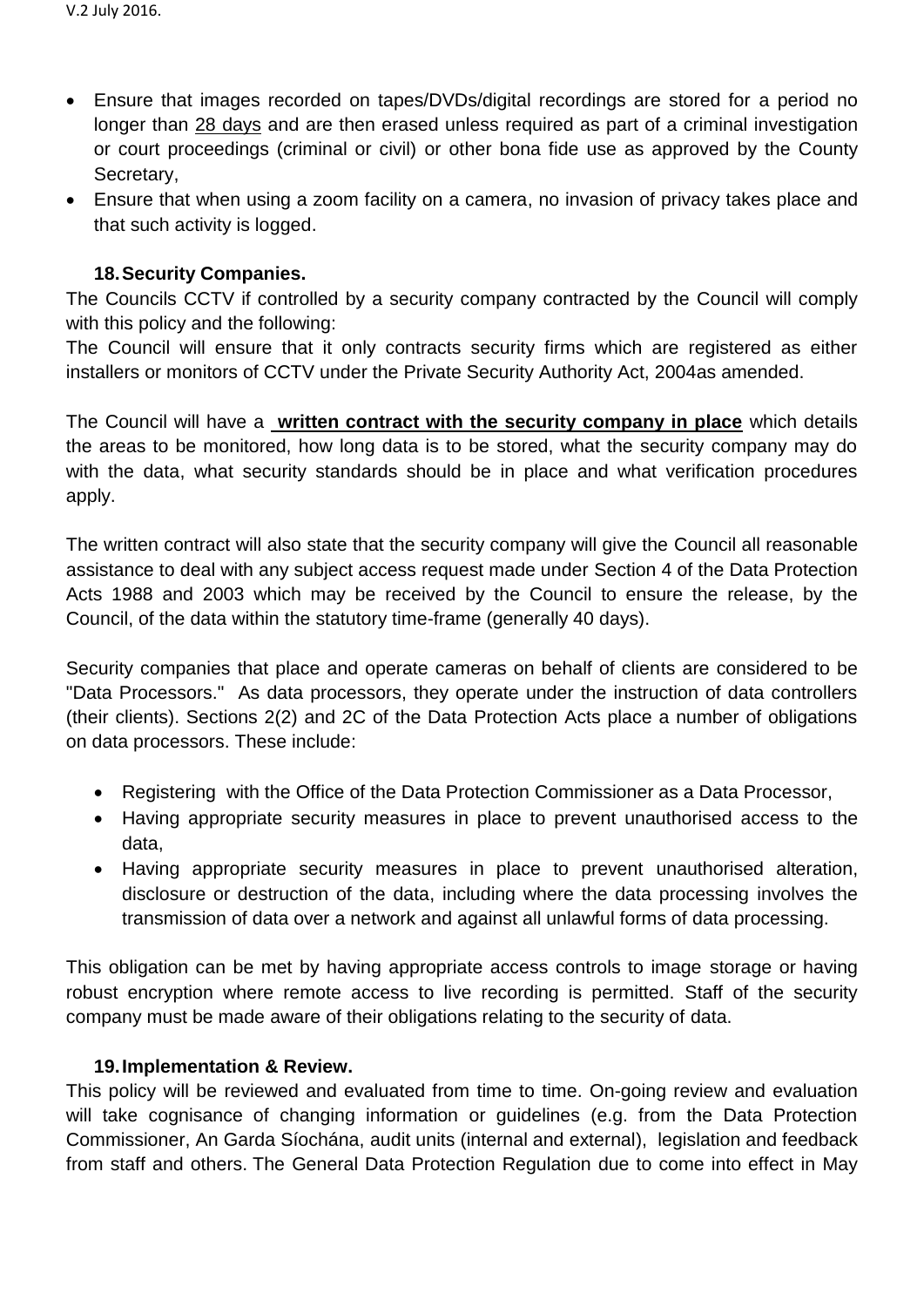2018 will be examined see whether other CCTV control regimes and standards are require under it.

The date from which the policy will apply is the date of adoption by the Management of Wexford County Council with implementation of and adherence to the policy to be monitored by the County Secretary. *ends.*

----------------------